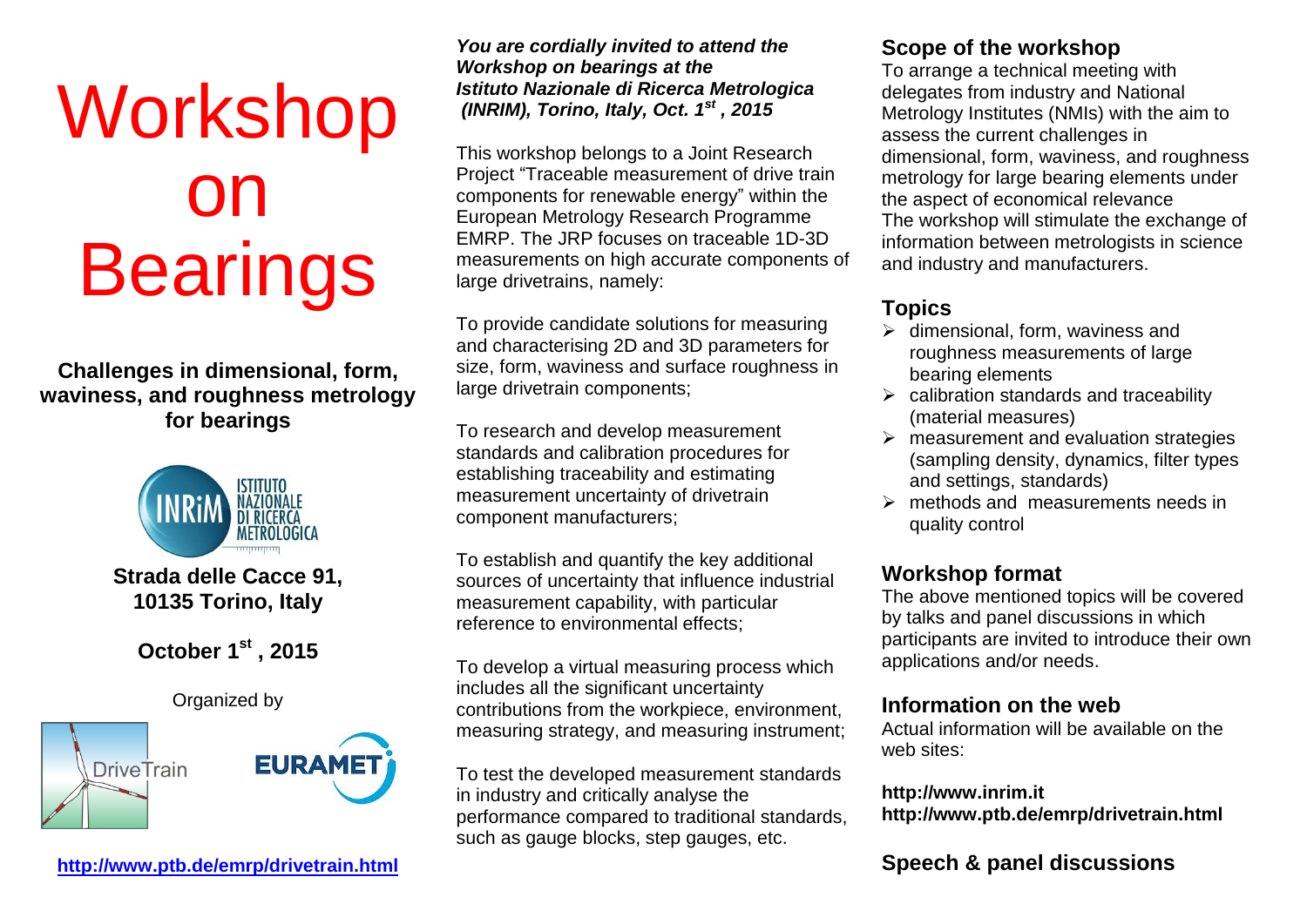Participants wishing to introduce their own applications and/or measurement needs in the metrology of bearings are asked to notice it in the registration form or otherwise to inform the contact person by e-mail and/or the chairman at the registration desk.

## **Registration**

Participants (delegates from industry and National Metrology Institutes ) are asked to register by the September  $15^{th}$ , 2015. No fee are due for registration.

The registration form is available at the web sites

[http://www.inrim.it](http://www.inrim.it/) <http://www.ptb.de/emrp/drivetrain.html>

## **Location**

The workshop will take place at the Istituto Nazionale di Ricerca Metrologica (INRIM), Strada delle Cacce 91, 10135 Torino, Italy . (information on how to get INRIM at <http://www.inrim.it/gen/directions.shtml>

**Hotels and travel informations** [http://www.inrim.it](http://www.inrim.it/) [http://www.turismotorino.org](http://www.turismotorino.org/)

## **Contact address**

Dr. Gian Bartolo Picotto Istituto Nazionale di Ricerca Metrologica Strada delle Cacce 91 10135 Torino, Italy Tel.: +39 011 3919969 mobile +39 3201830438 e-mail: [g.picotto@inrim.it](mailto:g.picotto@inrim.it) web: [www.inrim.it](http://www.inrim.it/)

**TIME table 15.9.2015 – Registration 01.10.2015 – Workshop** 

# **How to get to Turin**

For info about how to organize your trip, please visit the pages "Getting here" at [http://www.turismotorino.org/index.aspx?lingua](http://www.turismotorino.org/index.aspx?lingua=EN)  $=EN$